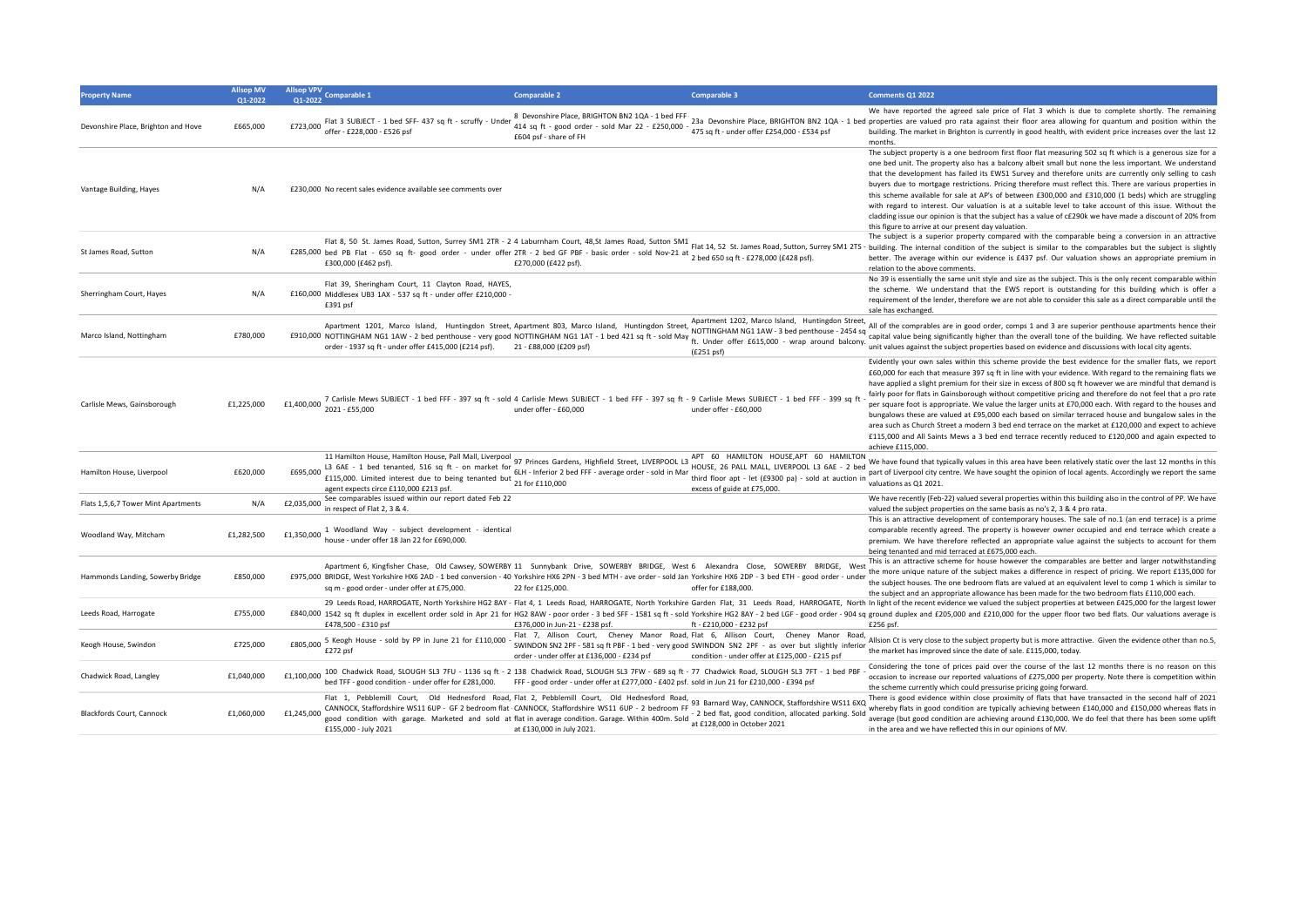| <b>Property Name</b>                    | <b>Allsop MV</b><br>Q1-2022 | <b>Allsop VPV</b><br>Comparable 1<br>01-2022                                                                                                                                                                                                                                                                                                                                   | <b>Comparable 2</b>                                                                                                                                                                                                                                                                                                                                                  | <b>Comparable 3</b>                                                                                                                                                                                                                                         | Comments Q1 2022                                                                                                                                                                                                                                                                                                                                                                                                                                                                                                    |
|-----------------------------------------|-----------------------------|--------------------------------------------------------------------------------------------------------------------------------------------------------------------------------------------------------------------------------------------------------------------------------------------------------------------------------------------------------------------------------|----------------------------------------------------------------------------------------------------------------------------------------------------------------------------------------------------------------------------------------------------------------------------------------------------------------------------------------------------------------------|-------------------------------------------------------------------------------------------------------------------------------------------------------------------------------------------------------------------------------------------------------------|---------------------------------------------------------------------------------------------------------------------------------------------------------------------------------------------------------------------------------------------------------------------------------------------------------------------------------------------------------------------------------------------------------------------------------------------------------------------------------------------------------------------|
| London Road, Brighton & Hove            | £1.150.000                  | Flat 2, 77a London Road, BRIGHTON BN1 4JF - 2 bed flat<br>£1,210,000<br>sold for £390,000 in June 21 - £402 psf - v good order                                                                                                                                                                                                                                                 | £422.53 psf                                                                                                                                                                                                                                                                                                                                                          | conv.                                                                                                                                                                                                                                                       | Flat 27, Brighton Belle, 2 Stroudley Road, BRIGHTON 16 Viaduct Road, BRIGHTON BN1 4NB - Under offer Comp 1 is a 2 bedroom maisonette over a pizzeria, close to the subject but inferior in a similar condition<br>BN1 4ZB - 2 bed PB FF - sold for £300,000 in June 21 at £232,000 (£632 psf) - very good order - 1 bed The market has pushed on since the sale of Comps 1 and 2 and we would expect these to achieve arounc<br>£450 - 475 psf, today. We have valued the subject properties accordingly.           |
| Sandars Maltings, Gainsborough          | £2,165,000                  | £2,447,500                                                                                                                                                                                                                                                                                                                                                                     |                                                                                                                                                                                                                                                                                                                                                                      |                                                                                                                                                                                                                                                             | PP have recently sold a number of units within the subject building at a consistent tone of prices we have<br>reflected the same in our valuations.                                                                                                                                                                                                                                                                                                                                                                 |
| Garden Court, West Drayton              | N/A                         | £885,000 DRAYTON, Middlesex UB7 7FA - 665 sq ft - under offer at UB7 9NJ - 2 bed PB flat - sold £251,500 in Nov 21 - DRAYTON, Middlesex UB7 7FA - sold in Nov-21 for<br>£295,000 (£444 psf)                                                                                                                                                                                    | Flat 41, Garden Court, 70 Station Road, WEST 138 Admiralty Close, WEST DRAYTON, Middlesex Flat 29, Garden Court, 70 Station Road, WEST<br>£451 psf                                                                                                                                                                                                                   | £240,000 - £462 psf - recently refurbished.                                                                                                                                                                                                                 | Based on the sales evidence (all of which are in good order) we appraise the subject units to have a VF<br>value of around £295,000 each supported buy the most recent sale of comp 1.                                                                                                                                                                                                                                                                                                                              |
| Flats 2,11,20,38,39 Dutch Quarter Colch | N/A                         | £935,000<br>2022 for £170,000 (£247 psf).                                                                                                                                                                                                                                                                                                                                      | by PP in 2022 for £165,000 (£367 psf).                                                                                                                                                                                                                                                                                                                               | in 2022 for £195,000 (£316 psf).                                                                                                                                                                                                                            | 11 Dutch Quarter - 2 bed FFF - 688 sq ft - sold by PP in 27 Dutch Quarter - 1 bed SFF - 449 sq ft - Under offer 39 Dutch Quarter - 2 bed 4FF - 617 sq ft - sold by PP Based on the sales prices over which are PP sales, the v<br>account of the position of each flat within the building and other merits such as the garden at No.2.                                                                                                                                                                             |
| Norman House, Derby                     | £975.000                    | 208, Norman House, Friar Gate, DERBY DE1 1NU<br>£1.085.000<br>studio/1 bed SF - u/o at £85,000 - 400 sq ft - £213 psf                                                                                                                                                                                                                                                          | 104, Norman House, Friar Gate, DERBY DE1 1NU - 1<br>bed - 547 sq ft on market since Apr 21. for £100,000<br>£182 psf                                                                                                                                                                                                                                                 |                                                                                                                                                                                                                                                             | Limited recent evidence other comp 1 at just over £200 psf. There is a lack of direct but at our valuations<br>there would be interest. The subject units are larger two bedroom flats.                                                                                                                                                                                                                                                                                                                             |
| Anchor point Flat 7 and Flat 9          | N/A                         | £1,020,000<br>21 - £754 psf.                                                                                                                                                                                                                                                                                                                                                   | 4 Anchor Point - 2 bed 689 sq ft sold for £520,000 in Sep See other comparables reported within our report in<br>respect of 15 and 25 Anchor Point in Oct 21.                                                                                                                                                                                                        |                                                                                                                                                                                                                                                             | Our valuations are based on the sale of no 4 which is a direct comparable sold by PP.                                                                                                                                                                                                                                                                                                                                                                                                                               |
| Woodside Road, Tonbridge                | £1,152,000                  | £1,280,000 MTH - good order - sold for £343,000 in Jun 21 - £539 bed MTH - 641 sq ft - under offer - £315,000 - good<br>psf.                                                                                                                                                                                                                                                   | 59 Woodside Road, TONBRIDGE, Kent TN9 2PB - 2 bed 87 Woodside Road, TONBRIDGE, Kent TN9 2PB - 2<br>order - £491 psf. Sold for a quicker than normal sale.                                                                                                                                                                                                            |                                                                                                                                                                                                                                                             | The attached are excellent comparables on the subject road and are of similar house types. Both are in<br>good order. We value the subject properties at £320,000 each.                                                                                                                                                                                                                                                                                                                                             |
| Stalybridge, Greater Manchester         | £1,120,000                  | Apartment 10, Stokes Mill, Higher Tame Street,<br>STALYBRIDGE, Cheshire SK15 3AN - 2 bed apartment<br>£1,245,000 within the same block, ground floor, average condition,<br>allocated parking. Sold in October 2021 at £105,000<br>(£110,000 asking price).                                                                                                                    | Flat 35, Millers Wharf, Corn Mill<br>parking. Sold at £109,000 in October 2021.                                                                                                                                                                                                                                                                                      | Lane, Apartment 18, Regency Court, 7 Waterloo Road,<br>October 2021 at £77,000                                                                                                                                                                              | STALYBRIDGE, Cheshire SK15 2EA - 2 bedroom flat, STALYBRIDGE, Cheshire SK15 2AD - 1 bedroom flat, There is little evidence of any uplift in prices being achieved for 1 and two bed flats in this area. Our<br>ok condition, sold tenanted at £600 pcm. Allocated second floor. Good condition with parking. Sold in evidence reflects a similar tone as previously valued. We feel these values are still relevant.                                                                                                |
| Barton Court, Warrington                | £880.000                    | Apartment 27. Barton Court.<br>£980,000<br>in December 2021.                                                                                                                                                                                                                                                                                                                   | Central Way, Apartment 1, Barton Court, Central Way,<br>WARRINGTON WA2 7TE - 2 bedroom - 2 bed duplex WARRINGTON WA2 7TE - 2 bedroom flat within the<br>within the same block. Good condition. Sold at £124,500 same development. Good condition, parking.<br>Marketed at £140,000 and SSTC at £130,000                                                              | Apartment 40. Barton Court.<br>Central Wav.<br>to date.                                                                                                                                                                                                     | WARRINGTON WA2 7TE - 1 bedroom flat within the There is good evidence within the same block to base our opinions of value on. We feel that values in this<br>same block. Good condition, parking. Marketed at area are relatively static and we have valued the duplex apartment at £120,000, the two bedroom<br>£110,000 since December 2021 with no formal offers apartment at £115,000 and the one bedroom apartments at £95,000.                                                                                |
| Prospect Court, Market Drayton          | £810,000                    | 8 Prospect Court, Market Drayton, TF9 3HP - 2 bed FFF<br>£900,000<br>good condition - sold in Nov 21 for £100,000.                                                                                                                                                                                                                                                             |                                                                                                                                                                                                                                                                                                                                                                      |                                                                                                                                                                                                                                                             | This is a clearly excellently evidence (No 8) as it's a sale in the subject block we understand that the<br>remaining units are similar to this comparable.                                                                                                                                                                                                                                                                                                                                                         |
| Whitewell Road, Frome                   | £840,000                    | 1 Felsberg Close, FROME, Somerset BA11 4FB - 3 bed<br>£930,000<br>SDH identical to the subjects - sold Jun-21 for £280,000                                                                                                                                                                                                                                                     | £280,000 in Nov-21                                                                                                                                                                                                                                                                                                                                                   | Under offer at £365,000                                                                                                                                                                                                                                     | 68 Whitewell Road, FROME, Somerset BA11 4EJ - 20 Stourton View, FROME, Somerset BA11 4DY - 3 Based on the evidence the market has moved forward since the sale of 1 Felsberg. 54 WR sold for<br>inferior exLA 3 bed SDH in poor order sold for bed SDH in excellent condition with OSP and garage. £270,000 in Nov -21. The subjects do not have a garage which makes a difference in terms of pricing<br>Comp 3 is also in a larger plot amend has OSP for more than one vehicles. The subjects today have a VP of |
| 8-16 Bridgewater Street, Deansgate      | £1,800,000                  | £2,120,000                                                                                                                                                                                                                                                                                                                                                                     |                                                                                                                                                                                                                                                                                                                                                                      |                                                                                                                                                                                                                                                             | The subject property was valued by Allsop LLP in Sept 2021 - there is no change to market conditions<br>since the previous report date. We therefore report the same valuations, today.                                                                                                                                                                                                                                                                                                                             |
| Goring-by-Sea, Worthing                 | £1,390,000                  | 1d Mulberry Gardens, Goring-by-Sea, WORTHING, West<br>Sussex BN12 4NU - 2.5 storey end terraced house sold in<br>£1.460.000<br>May 21 for £315,000. Similar property older and in good<br>order.                                                                                                                                                                               | same house type and development good order.                                                                                                                                                                                                                                                                                                                          | Ollivers Chase, Goring-by-Sea, WORTHING, West 314b Goring Road, Goring-by-Sea, WORTHING, West<br>Sussex BN12 4FN - sold in Mar 21 for £322,500 - Sussex BN12 4PE - 3 bed 3 storey MTH - good order -<br>Under offer at £425,000 - larger than the subjects. | The market for this house type has moved forward since the sale of comps 1 and 2. The subject are<br>however much smaller than comp 3 which is reflected in our valuations of £365,000 each                                                                                                                                                                                                                                                                                                                         |
| Broadgreen, Liverpool                   | £1,400,000                  | £1,560,000<br>£160,000 - Superior block.                                                                                                                                                                                                                                                                                                                                       | 8, Unsworth House, Friars Way, LIVERPOOL L14 7AZ- 2 16, Unsworth House, Friars Way, LIVERPOOL L14<br>bed flat within PB block in good internal condition, 7AZ - within a PB block, 200m away. Good internal<br>modern. Allocated parking. Sold in October 2021 at condition, 2 beds, allocated parking. Marketed at<br>£160,000 and sold at £153,000 in August 2021. | 5. Welford House. Priorswood Grove. LIVERPOOL<br>Sold in June 2021 at £170,000.                                                                                                                                                                             | L14 7AR - large 2 bed flat in excellent condition in There is good evidence with the local area on which to base our opinions of MV. Typically our evidence is<br>superior block. Finished to a very high standard, in very good condition and therefore we have made allowances in our values to reflect this<br>Allocated parking spaces (2) and communal gardens. Notwithstanding there has been some positive uplift in this area.                                                                              |
| Dinnington, Sheffield                   | £1,098,000                  | £1,220,000 <sup>25</sup> St. Leger Close, Dinnington, SHEFFIELD S25 3RQ - 2 16 Waterloo Court, Dinnington, SHEFFIELD S25 3RT -<br>bed PBF - 700 saft - u/o £85000 - £121 psf                                                                                                                                                                                                   | 2 bed PBF - on market for £100,000 interest is slow.                                                                                                                                                                                                                                                                                                                 |                                                                                                                                                                                                                                                             | Considering the most recent evidence our valuations reported in Q1 21 of £90k for 2 bed and 80k for 1<br>bed remain unchanged.                                                                                                                                                                                                                                                                                                                                                                                      |
| Station Road, Sutton                    | £1,020,000                  | 39 Sevenoaks Close, SUTTON, Surrey SM2 6NL - 1 bed<br>£1,100,000 approximately 200m from the subject property. Well Surrey SM2 5SX - 2 bed flat in average condition with bed flat in good internal and external condition.<br>£255,000 but sale fell through. Recently remarketed at £325,000 - this has not yet completed.<br>£245,000. Smaller than the subject properties. | presented with allocated parking. SSTC in Nov 2021 at allocated parking. SSTC in November 2021 at Modern with allocated parking. Sold in June 2021 at                                                                                                                                                                                                                | £290,000. Superior block                                                                                                                                                                                                                                    | flat in good condition with a purpose built block located Flat 10, Downs Court, Commonside Close, SUTTON, 38 Sevenoaks Close, SUTTON, Surrey SM2 6NL - 2 We feel that our best evidence is within Sevenoaks close as this is w<br>and of a similar style. We fee that flat values have not moved in this area and that prices being achieved<br>are fairly static, albeit, good. Accordingly we report £275,000 per apartment.                                                                                      |